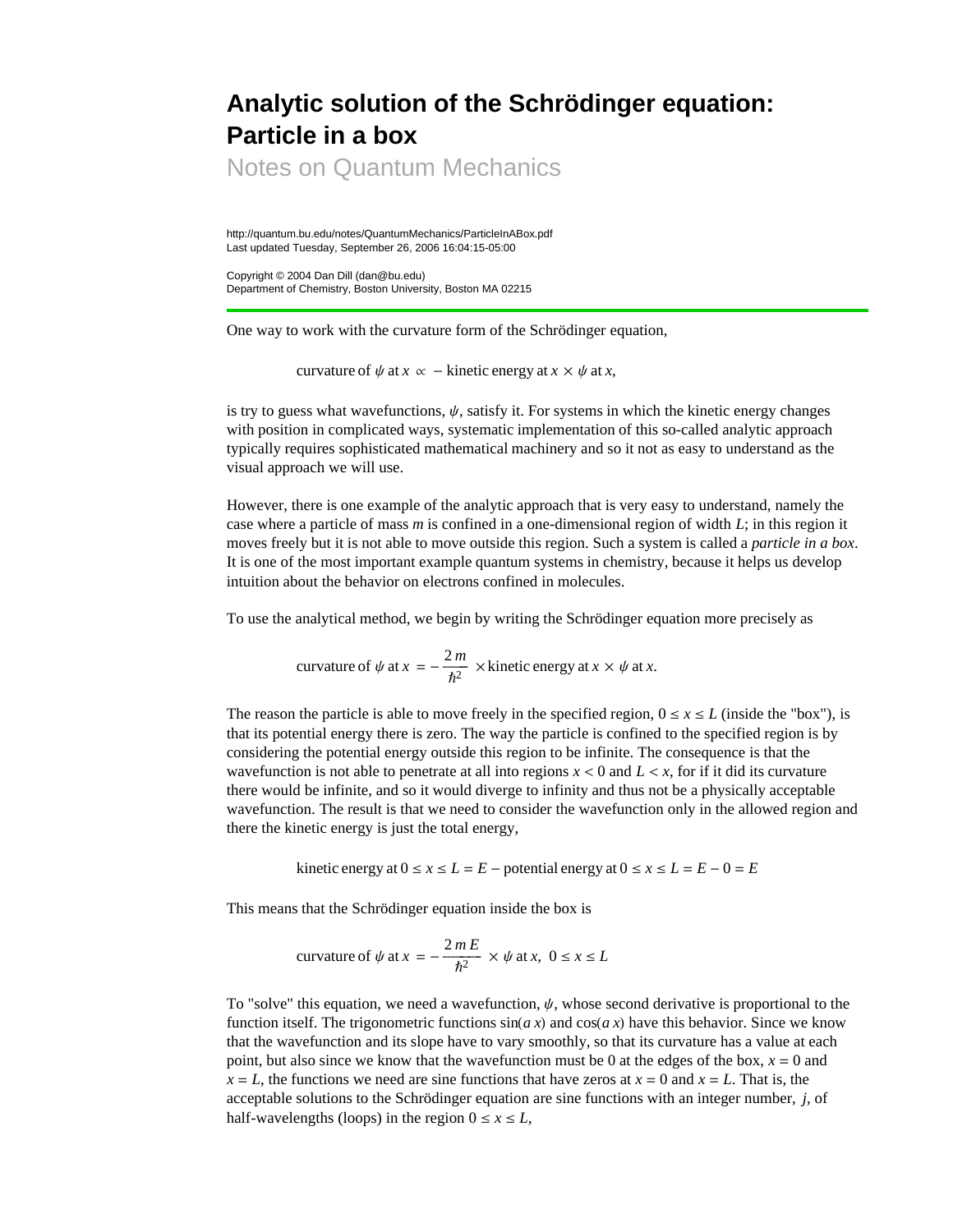$$
\psi_j = \sqrt{2/L} \, \sin(j \pi x/L)
$$

Here are the functions for  $j = 1, 2,$  and 3:



Normalized wavefunctions for a particle in a box of width *L*, with one, two and three loops.

The factor  $\sqrt{2/L}$  insures that the probability of finding the particle somewhere in the box is 1,

$$
\int_0^L |\psi_j(x)|^2 dx = \int_0^L \frac{2}{L} \sin\left(j\pi \frac{x}{L}\right)^2 dx = 1,
$$

that is, that the wavefunction is normalized.

Once we have the wavefunctions, we can use them in the Schrödinger equation to determine the corresponding energies. To do this we need to use the expression for the curvature of a sine function (discussed in the notes on calculus),

curvature of 
$$
\psi_j
$$
 at x

$$
= \sqrt{2/L} \frac{d^2}{dx^2} \sin(j \pi x/L)
$$

$$
= \sqrt{2/L} \frac{j\pi}{L} \frac{d}{dx} \cos(j \pi x/L)
$$

$$
= -\sqrt{2/L} \left(\frac{j\pi}{L}\right)^2 \sin(j \pi x/L)
$$

$$
= -\left(\frac{j\pi}{L}\right)^2 \times \psi_j \text{ at } x
$$

 $\overline{z}$ 

Substituting this expression in the Schrödinger equation gives,

curvature of 
$$
\psi
$$
 at  $x = -\left(\frac{j\pi}{L}\right)^2 \times \psi_j$  at  $x = -\frac{2mE_j}{\hbar^2} \times \psi$  at x,  $0 \le x \le L$ ,

and so that

$$
\left(\frac{j\pi}{L}\right)^2 = \frac{2\,m\,E_j}{\hbar^2} \; .
$$

This result means that the energy of the particle described by the *j*-th wavefunction in the box is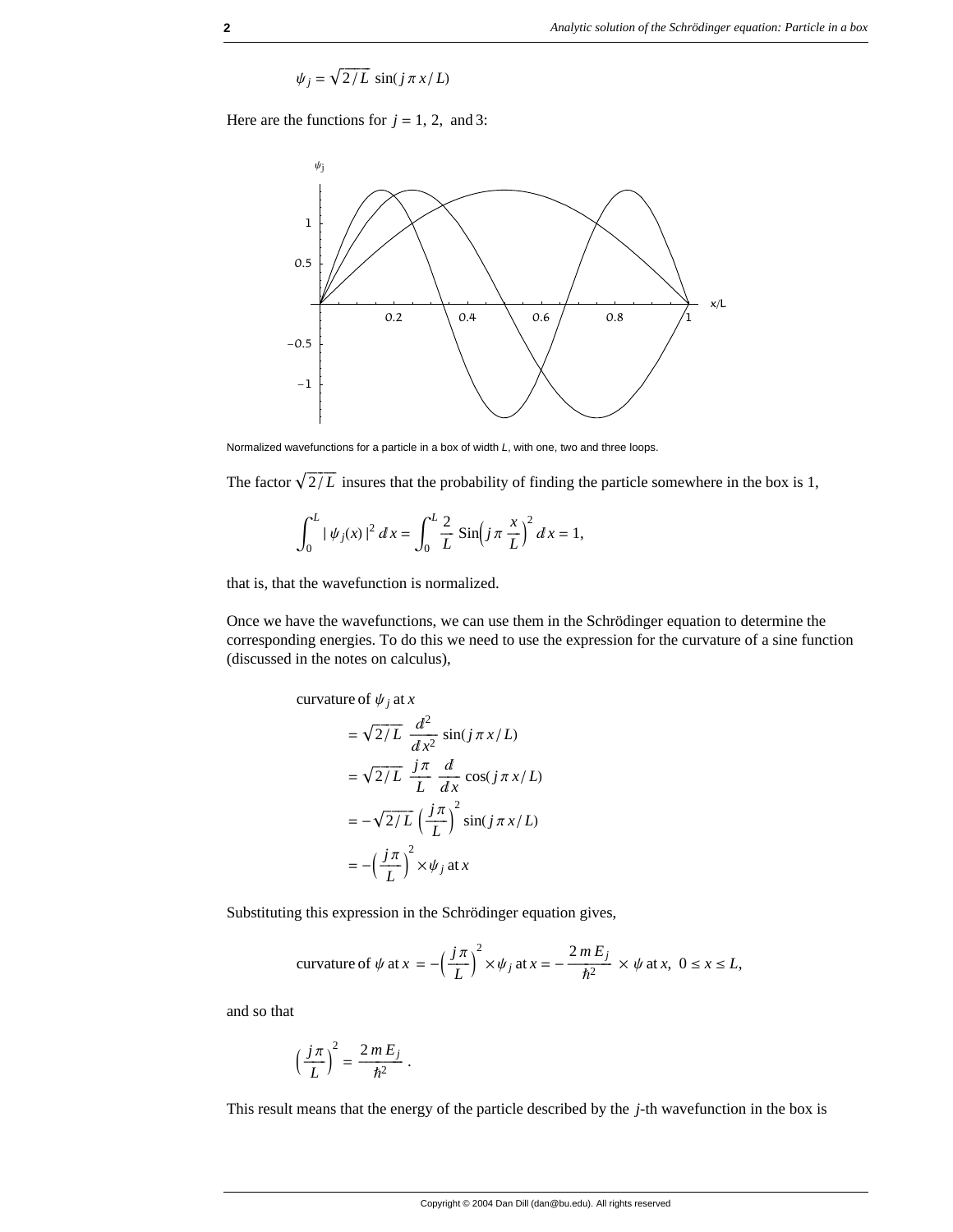$$
E_j = \frac{j^2 \pi^2 \hbar^2}{2m L^2} = \frac{j^2 \pi^2 (h/2 \pi)^2}{2m L^2} = \frac{j^2 h^2}{8m L^2}.
$$

The key aspects of this result are that the energy increases quadratically with the number of loops in the wavefunction; it decreases quadratically with the width of the confinement; and it decreases in proportion to the mass of the particle.

Derive the same energy expression by using de Broglie's relation,  $p = h/\lambda$ , together with the fact that inside the box the energy of the particle is entirely kinetic, that is, inside the  $b$ ox,  $E = p^2 / 2 m$ .

## **à Modelling dye-molecule absorption**

To get some experience with these results, let's use them to estimate the properties on an electron confined in a molecule. Here is an expression for the wavelength, in nm, of light corresponding to the lowest energy transition,  $j = 1 \rightarrow j \rightarrow 2$ , of an electron confined in a one-dimensional region of length *L*,

$$
\lambda_{1\to 2} = \frac{hc}{\Delta E_{1\to 2}} = \frac{8\,c\,m\,L^2}{3\,h}.
$$

Show that this expression is correct.

The reason carrots are orange is that the carotene molecules that they contain absorb light in the blue region of the visible spectrum. Since carotene,  $C_{40}H_{56}$ , is a long hydrocarbon chain, one way to think about its absorption of blue light is to consider it as being due to an electron confined as a particle in a box about the length of the molecule.

> Calculate the width of the box, in  $A = 1 \times 10^{-10}$  *m*, that would correspond to an electron absorbing blue light, 450 nm, in the transition from  $\psi_1$  to  $\psi_2$ . Answer: 6.7 Å.

## **à Zero-point energy**

One very important result of this analysis is that the lowest energy a particle can have in a one dimensional box is *not* zero, but instead

$$
E_1=\frac{h^2}{8\,m\,L^2}.
$$

This lowest energy is called the *zero-point energy*. The reason the zero point energy is always present is that the wavefunction must always have some curvature in some places, and so there must always be some kinetic energy. All quantum systems have zero point energy.

> Calculate the zero point energy due to the electron assumed to account for carotene absorption of blue light for a mole of carotene molecules. Answer: 80 kJ.

## ■ **Two- and three-dimensional confinement**

It is easy to extend the model of a particle confined to two- and three-dimensional regions. The Schrödinger equation in two dimension is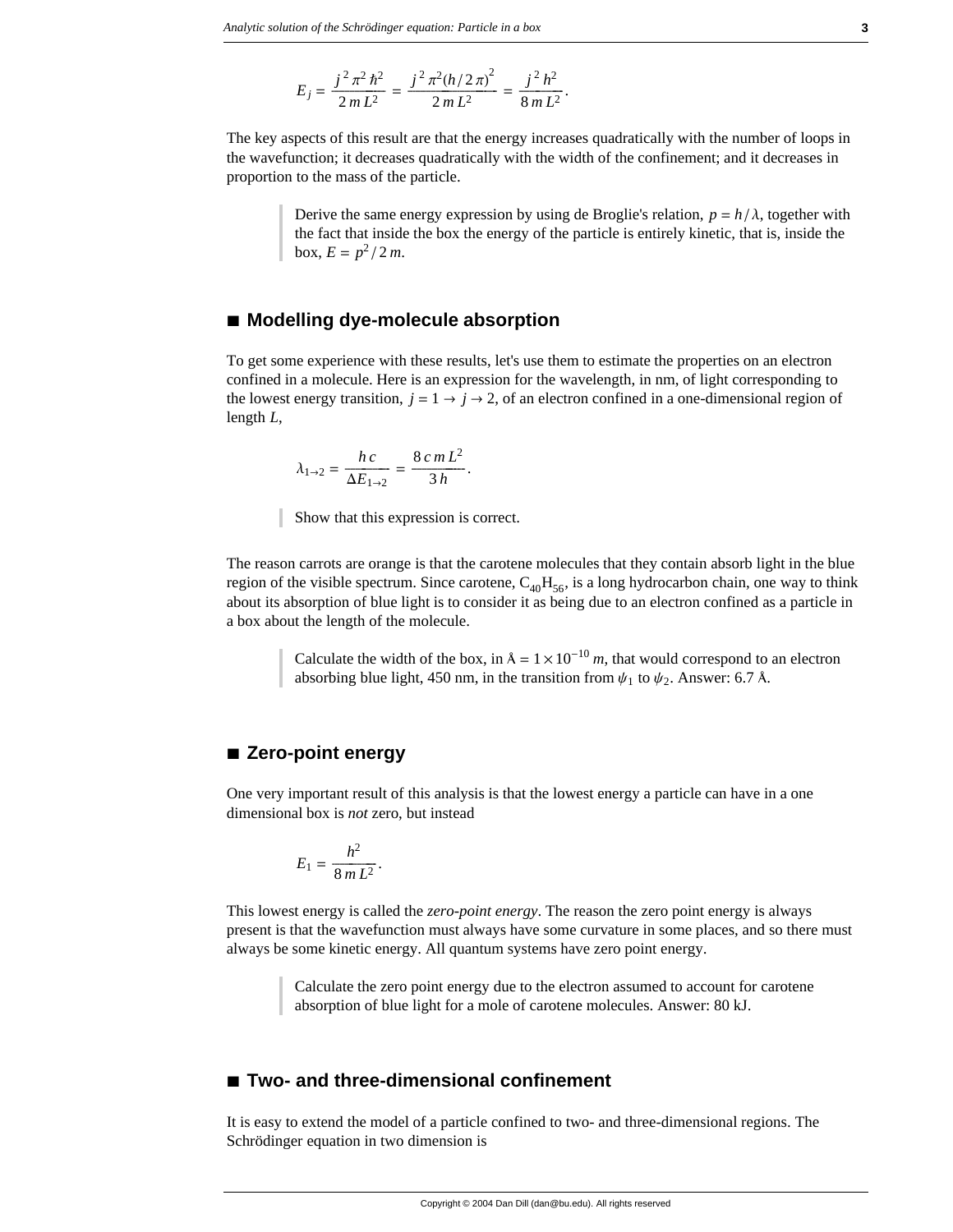curvature along x of 
$$
\psi
$$
 at  $(x, y)$  + curvature along y of  $\psi$  at  $(x, y)$   
=  $-\frac{2m}{\hbar^2}$  × kinetic energy at position  $(x, y) \times \psi$  at  $(x, y)$ ,

and it has a similar expression for three dimensions. As long as the kinetic energy along each dimension is not affected by the position in the other dimensions, then the Schrödinger equation is said to be *separable*, What this means is that then the *ratio* of the curvature and the wavefunction in each dimension is constant for all positions.

Here is a way to see that this is so, for the example of confinement in a two dimensional region,  $0 \le x \le L_x$ ,  $0 \le y \le L_y$ , by infinite potential energy at the edges of the regions but with zero potential energy inside the regions. Since everywhere inside the region the particle has zero potential energy, this means that its kinetic energy is just the total energy and so is constant. We can thus write the Schrödinger equation in two dimension for this case a little more simply as

$$
\frac{\partial^2 \psi(x, y)}{\partial x^2} + \frac{\partial^2 \psi(x, y)}{\partial y^2} = -\frac{2m}{\hbar^2} E \psi(x, y).
$$

To separate motion in *x* and *y* we try expressing the wavefunction as a product of wavefunctions for each dimension,

$$
\psi(x, y) = X(x) Y(y).
$$

With this assumed factoring of the overall wavefunction we can write the Schrödinger equation as

$$
\frac{1}{X(x)}\frac{\partial^2 X(x)}{\partial x^2} + \frac{1}{Y(y)}\frac{\partial^2 Y(y)}{\partial y^2} = -\frac{2m}{\hbar^2}E.
$$

Use the assumed factorization to obtain this equation.

Now, the right hand side of this equation, for a given total (kinetic) energy is a number with units length<sup>-2</sup>.

Show that this dimensional analysis is correct.

For the sake of discussion, let's assume the right hand side evaluates to  $-0.517 \text{ Å}^{-2}$ , and that at  $x = 0.3 L_x$  and  $y = 0.7 L_y$  the terms on the left hand side evaluate to

$$
\left(\frac{1}{X(x)}\frac{\partial^2 X(x)}{\partial x^2}\right)_{x=0.3\,L_x} = 0.411\,\mathrm{A}^{-2}\,\mathrm{and}\left(\frac{1}{Y(y)}\frac{\partial^2 Y(y)}{\partial y^2}\right)_{y=0.7\,L_y} = 0.106\,\mathrm{A}^{-2},
$$

so that in terms of numercial values the Schrödinger equation at  $(x, y) = (0.3 L_x, 0.7 L_y)$  is

$$
-0.411 \,\mathrm{A}^{-2} - 0.106 \,\mathrm{A}^{-2} = -0.517 \,\mathrm{A}^{-2}.
$$

Next, consider the value of  $1/X(x)\partial^2 X(x)/\partial x^2$  at another value of *x*, say  $x = 0.4 L_x$ ? Let's say the new value is  $-q \lambda^2$ ,

$$
\left(\frac{1}{X(x)}\frac{\partial^2 X(x)}{\partial x^2}\right)_{x=0,4L_x} = -q\,\mathrm{A}^{-2}.
$$

Since we have not changed the value of *y*, in terms of numercial values the Schrödinger equation at  $(x, y) = (0.4 L_x, 0.7 L_y)$  is

$$
-q\,\mathrm{\AA}^{-2} - 0.106\,\mathrm{\AA}^{-2} = -0.517\,\mathrm{\AA}^{-2}.
$$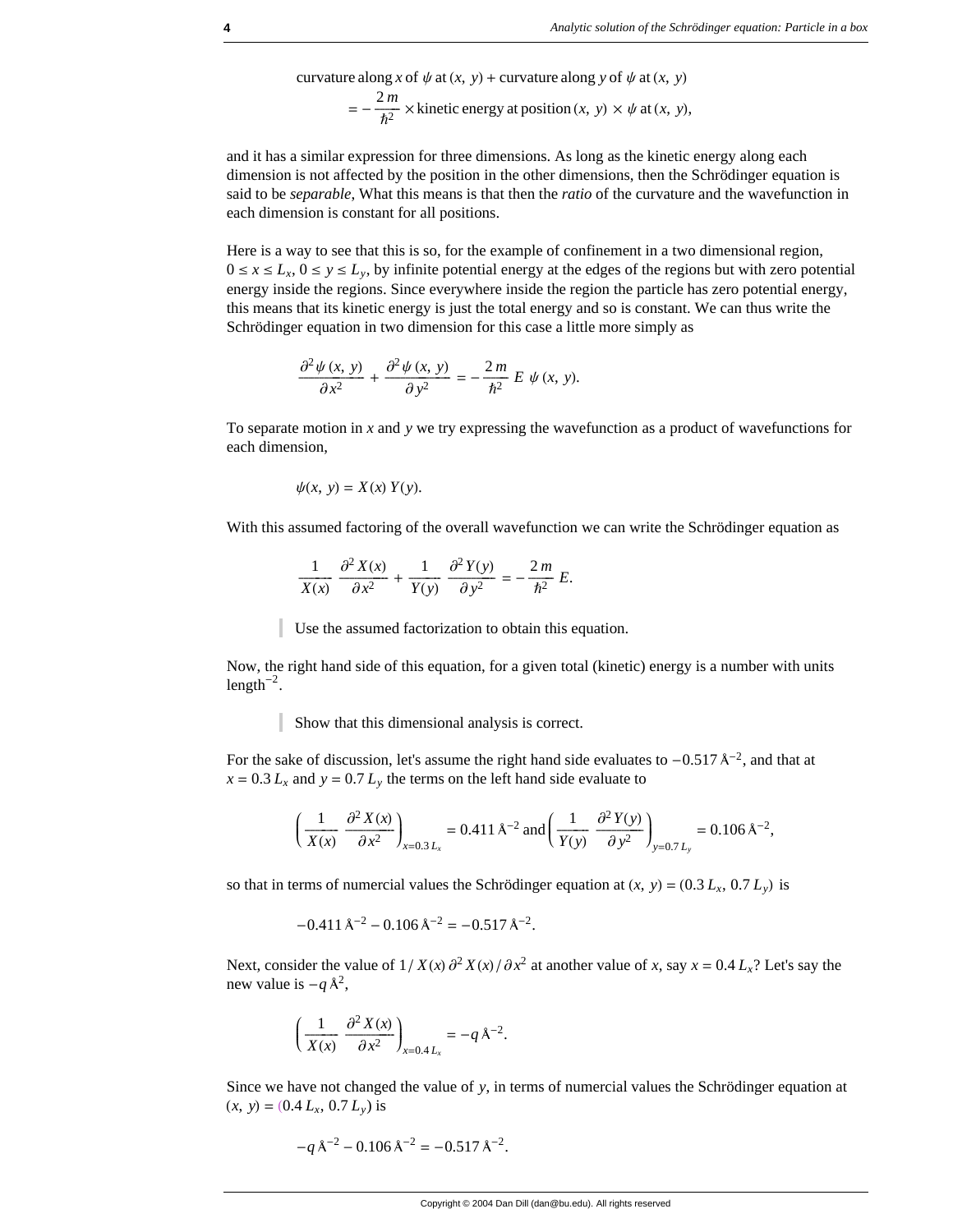Now, the only way this can be true is if  $q = 0.411$ . That is, we have the remarkable result that the value of  $1/X(x)\partial^2 X(x)/\partial x^2$  does not change when *x* is changed—it is a constant! In a similar way we can see that  $1/Y(y)\partial^2 Y(y)/\partial y^2$  is a constant too. The net result is that in this way we are able to separate

$$
\frac{1}{X(x)}\frac{\partial^2 X(x)}{\partial x^2} + \frac{1}{Y(y)}\frac{\partial^2 Y(y)}{\partial y^2} = -\frac{2m}{\hbar^2}E.
$$

into two equations,

$$
\frac{1}{X(x)} \frac{\partial^2 X(x)}{\partial x^2} = -\frac{2m}{\hbar^2} E_x.
$$

$$
\frac{1}{Y(y)} \frac{\partial^2 Y(y)}{\partial y^2} = -\frac{2m}{\hbar^2} E_y.
$$

where  $E_x$  and  $E_y$  evidently are the contribution along each dimension to the total energy. This is a general result:

> Whenever the wavefunction can be factored into a *product of wavefunctions* for separate dimensions, the energy is the *sum of energies* for this dimensions.

For the two dimensional particle in a box, this means the wavefunctions are

$$
\psi(x, y)_{j,k} = \sqrt{\frac{4}{L_x L_y}} \sin(j \pi x / L_x) \sin(k \pi y / L_y),
$$

the energies are

$$
E_{j,k} = \frac{j^2 h^2}{8m L_x^2} + \frac{k^2 h^2}{8m L_x^2} = \frac{h^2}{8m} \left( \frac{j^2}{L_x^2} + \frac{k^2}{L_y^2} \right),
$$

and the zero point energy is

$$
E_{1,1} = \frac{h^2}{8 m} \left( \frac{1}{L_x^2} + \frac{1}{L_y^2} \right).
$$

Write down the analogous expressions for a particle confined in three dimensions by infinite potential energy walls for zero potential energy inside the region.

Here is a surface plot of the lowest energy wavefunction,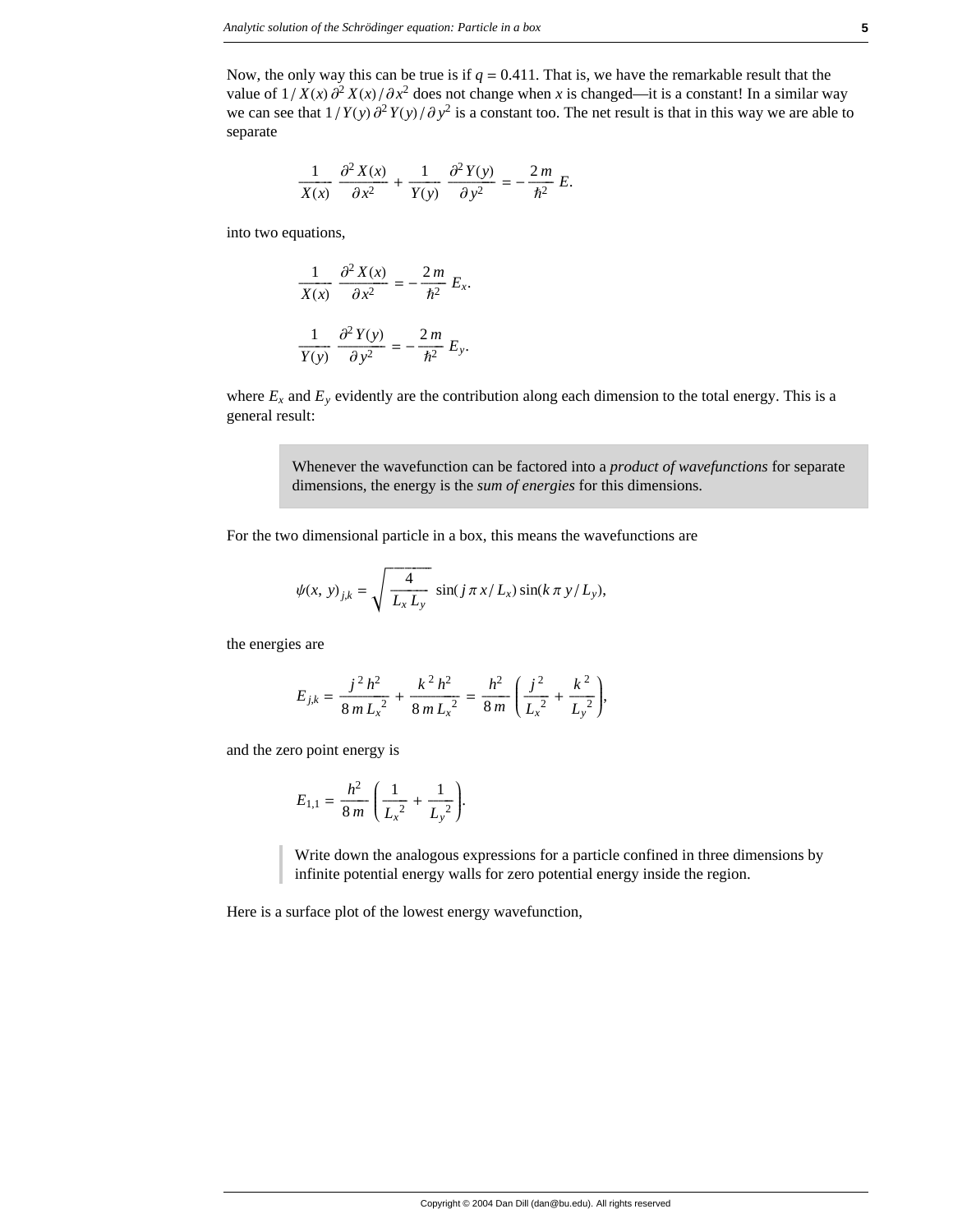

Lowest energy wavefunction of a particle confined to a square, two-dimensional region.

and here is a plot of a higher energy wavefunction.



High energy wavefunction of a particle confined to a square, two-dimensional region.

Assume that the two surfaces are for an electron confined in a benzene ring, approximated as a two dimensional square of side 4 Å.. Calculate the wavelength of light needed to cause the electron wavefunction to change from the first, lowest-energy surface to the second, higher-energy surface. Answer: 50 nm. What region of the electromagnetic spectrum is this light?